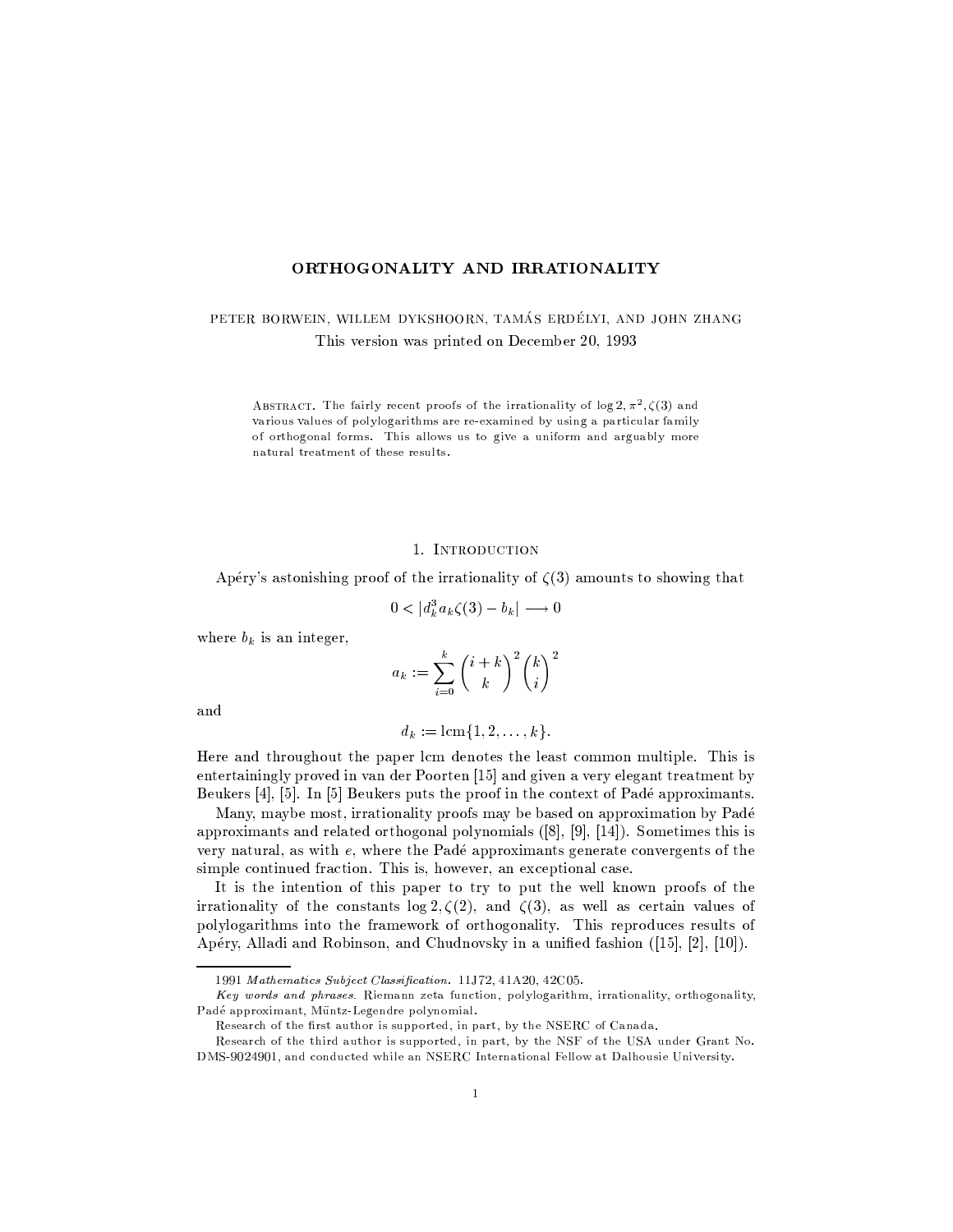In [7], the authors considered orthogonalization of the system

$$
\{x^{\lambda_0},x^{\lambda_1},x^{\lambda_2},\dots\},
$$

and from this point of view orthogonalization of the system

$$
\{\underbrace{x^0, x^0, \dots, x^0}_{n \text{ times}}, \underbrace{x^1, x^1, \dots, x^1}_{n \text{ times}}, \dots\}
$$

is very natural to study (the repeated indices are taken to be in a limiting sense). This leads to orthogonal functions that generalize Legendre polynomials and are of the form

$$
\sum_{j=0}^{n-1} A_{j,l}(x) \log^j x
$$

where each  $A_{i,l}(x)$  is a polynomial of degree l.

Legendre polynomials are closely tied to irrationality questions concerning logarithms ([2], [6, Chapter 11]) and higher order analogues prove to be the basis for dealing<br>with the irrationality of the polylogarithm  $\sum_{n=1}^{\infty} \frac{z^n}{n^m}$  ([12]).

We argue that the irrationality proofs flow quite naturally from this point of view. A nice feature of this approach is that the non-vanishing of the estimates, which is essential for the proofs, comes very easily from the orthogonality.

This paper is organized in the following way. First we produce a contour integral which generalizes the Legendre polynomials and consider the properties of this function. We then specialize this form for particular cases in order to prove the irrationality of  $\log 2, \zeta(2), \zeta(3)$ , and some values of the polylogarithm in general. The approach to  $\zeta(2), \zeta(3),$  and  $\log(2)$  eventually reproduces the estimates of Apéry and Alladi and Robinson [2]. In the case of  $\zeta(2)$  and  $\zeta(3)$  we end up with the integrals of Beukers [4]. The results for irrationality of polylogarithms are very similar to those of Chudnovsky [10] but the estimates are different.

In all cases, the estimate allow for inequalities of the form

$$
\left|\alpha - \frac{p}{q}\right| > \frac{1}{q^c}
$$

for all integers p and  $q > 0$  for some  $c > 0$ . So in all cases the stronger conclusion, that the numbers in question are not Liouville is possible.

### 2. THE CONTOUR INTEGRAL

The orthogonalization of repeated monomials can be expressed by contour integrals.

**Theorem 1.** Let k, l, m, and n be positive integers satisfying  $(l+1)n - km \ge 1$ .  $Define$ 

$$
F(x; k, l; m, n) := \frac{(n-1)!}{2\pi i} \frac{(l!)^n}{(k!)^m} \oint_{\gamma} \frac{\prod_{j=1}^k (t+j)^m}{\prod_{j=0}^l (t-j)^n} x^t dt
$$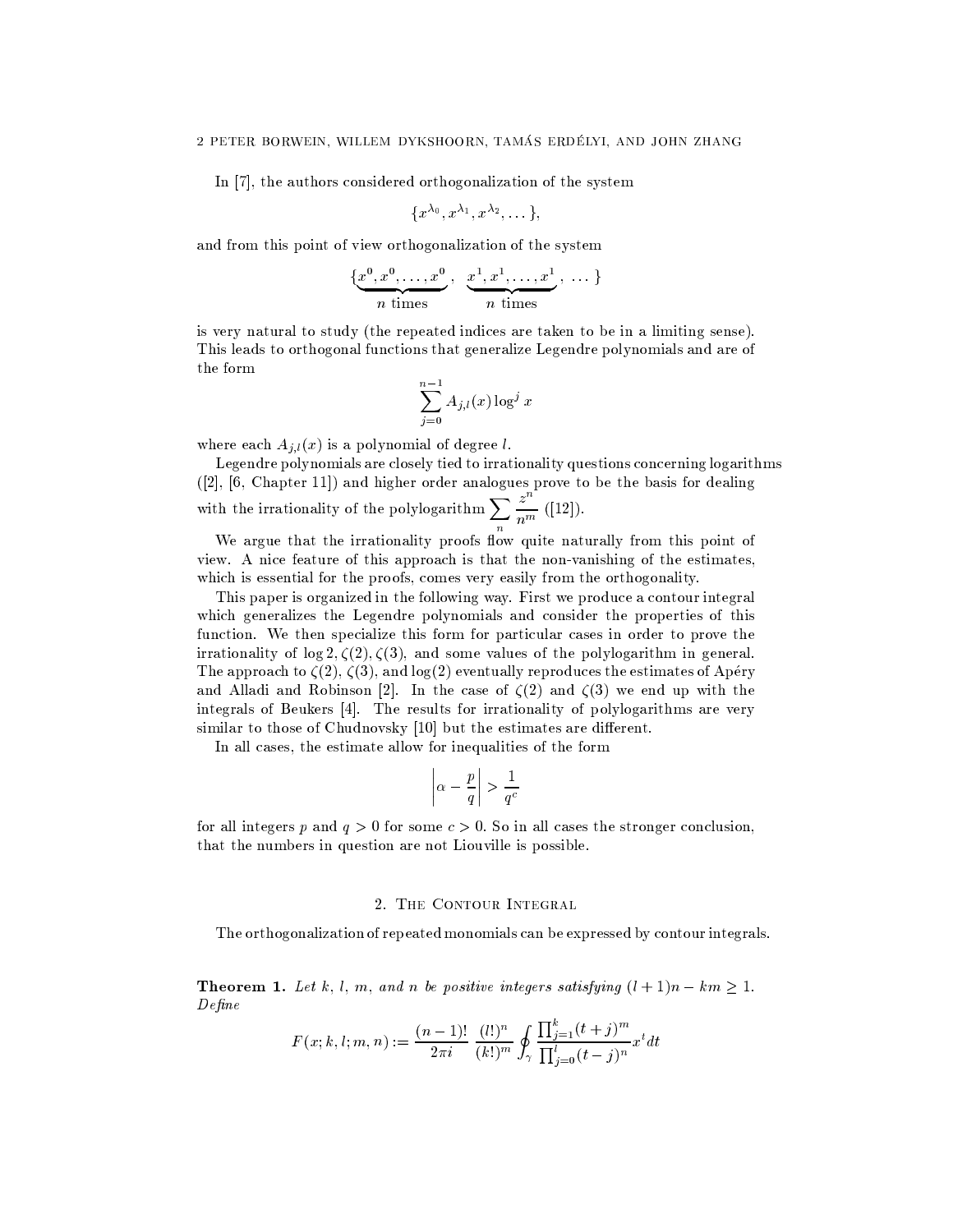where  $\gamma$  is any simple contour containing the poles at  $t = 0, 1, \ldots, l$ . Then

$$
F(x; k, l; m, n) = (-1)^{nl} \sum_{j=0}^{n-1} A_{j,l}(x) \log^{j} x
$$

where  $A_{i,l} := A_{i,l,k,m,n}$  is a polynomial of degree l. So,

$$
A_{n-1,l}(x) := \sum_{i=0}^{l} (-1)^{ni} {i+k \choose k}^{m} {l \choose i}^{n} x^{i}
$$

and

$$
A_{n-2,l}(x) := \sum_{i=0}^{l} (-1)^{ni} {i+k \choose k}^{m} {l \choose i}^{n} (n-1) \left( \sum_{j=1}^{k} \frac{m}{i+j} - \sum_{j=0, j \neq i}^{l} \frac{n}{i-j} \right) x^{i}
$$

Furthermore, this function enjoys the orthogonality relations

$$
\int_0^1 F(x;k,l;m,n)x^i \log^j x dx = 0, i = 0,1,\ldots,k-1, j = 0,1,\ldots,m-1.
$$

The polynomial  $A_{n-1,l}$  has integer coefficients. If  $k = l$  and  $n \geq 2$  then the polynomial  $d_k A_{n-2,l}$  also has integer coefficients  $(d_k := \text{lcm} \{1, 2, ..., k\}).$ 

*Proof.* The representation of  $F$  is just the evaluation of the integral at the poles  $t = 0, 1, \ldots, l$  by the Residue Theorem. The orthogonality conditions follow by interchanging the order of integrations and observing the behaviour as the contour is allowed to become arbitrarily large.

The fact that  $A_{n-1,l}$  has integer coefficients is obvious from the above forms. To show that  $A_{n-2,l}$  has integer coefficients whenever  $k = l$  and  $n \geq 2$ , we need to observe that if p is a prime and  $\alpha$  is a positive integer so that  $k \leq p^{\alpha} \leq k + i$  then p divides  $\binom{i+k}{k}$ . This is straightforward from Euler's formula for the largest power of a prime dividing a factorial.  $\Box$ 

It is interesting to note that the orthogonality relation stated above encompasses an *m*-dimensional orthogonality conditions on the *m*-dimensional cube  $I<sup>m</sup>$ . That is,

$$
\int_{I^m} F(\pi_m(x); k, l; m, n) \prod_{i=1}^m x_i^{s_i} dx = 0, \qquad s_i \in \{0, 1, \dots, k-1\}
$$

where  $\pi_m(x) := \prod_{i=1}^m x_i$  and where  $x := (x_1, x_2, \dots, x_m)$ . Here and throughout

$$
\int_{I^m} g(\boldsymbol{x}) d\boldsymbol{x} = \int_0^1 \cdots \int_0^1 \int_0^1 g(\boldsymbol{x}) dx_1 dx_2 \cdots dx_m
$$

This can be deduced from the following theorem.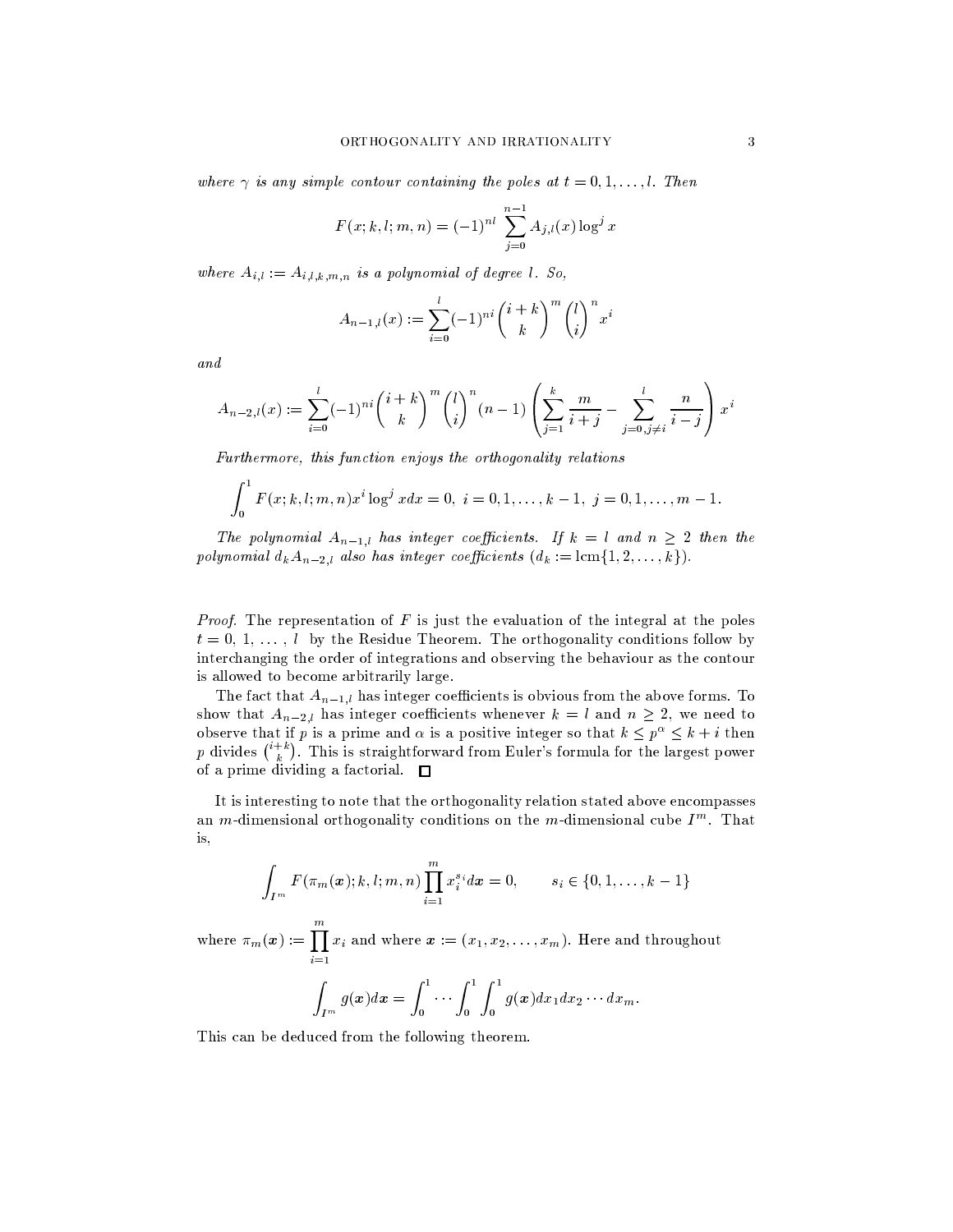Theorem 2. We have

$$
\int_{I^n} F(\pi_n(x))dx = \frac{1}{(n-1)!} \int_0^1 F(u) |\log u|^{n-1} du.
$$

Proof. It is straightforward to verify by using the change of variables

$$
u := xy
$$
,  $v := \frac{1}{2}(x^2 - y^2)$ 

that the double integral can be transformed as

$$
\int_0^1 \int_0^1 F(xy) dx dy = - \int_0^1 F(u) \log u du.
$$

In the general case, the proof follows recursively.  $\Box$ 

Various specializations of the parameters give us the results we are looking for.

## 3. IRRATIONALITY OF LOG 2 AND  $\zeta(3)$

For these cases we set  $l = k$  and  $n = m$  in Theorem 1, so

$$
F(x; k, k; m, m) = \frac{(m-1)!}{2\pi i} \oint_{\gamma} \frac{\prod_{j=1}^{k} (t+j)^m}{\prod_{j=0}^{k} (t-j)^m} x^t dt
$$

which are orthogonal in the sense that

$$
\int_0^1 F(x;k,k;m,m)F(x;k',k';m,m)dx = 0
$$

for any two distinct positive integers  $k$  and  $k'$ . Also

$$
\frac{d^j}{dx^j}F|_{x=1} = 0, \qquad j = 0, 1, \dots, m-2
$$

and

$$
\frac{d^{m-1}}{dx^{m-1}}F|_{x=1} = (m-1)!.
$$

The above equations can be easily verified by using the results of Theorem 1.

When we set  $m = 1$  and  $m = 2$  these are in fact the polynomials needed in the proof of the irrationality of log 2 and  $\zeta(3)$  respectively. Both proofs are very similar and we outline them below.

Theorem 3. We have

$$
0 < \left| \int_0^1 \frac{F(x;k,k;1,1)}{1+x} dx \right| = |A_{0,k}(-1) \log 2 + R_k| \leq (\sqrt{2} - 1)^{2k} \log 2
$$

where  $A_{0,k}(-1)$  is an integer,  $R_k$  is a rational number, and  $d_k R_k$  is an integer  $(d_k := \text{lcm}\{1, 2, \ldots, k\}).$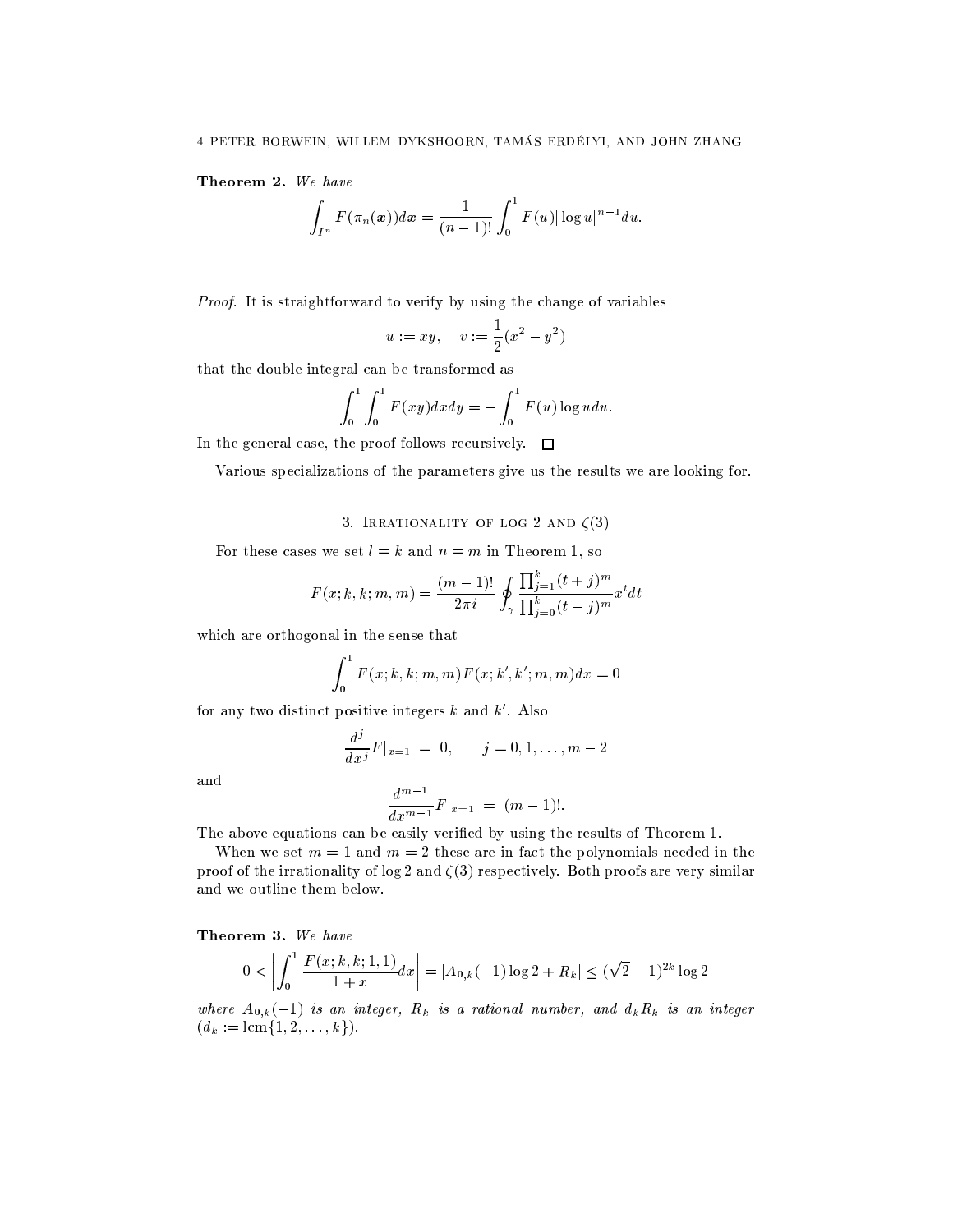*Proof.* We decompose the rational function as follows

$$
\frac{F(x;k,k;1,1)}{1+x} = (-1)^k \left\{ \frac{A_{0,k}(-1)}{1+x} + \frac{A_{0,k}(x) - A_{0,k}(-1)}{1+x} \right\}
$$

The first term of the right-hand side integrates to  $A_{0,k}(-1) \log 2$  while the second integrates to a rational number which can be integralized by the factor  $d_k$  introduced by the integration process. To establish the inequality we note that

$$
A_{0,k}(x) = \sum_{i=0}^{k} (-1)^i {i+k \choose k} {k \choose i} x^i = \frac{d^k}{dx^k} \frac{x^k (1-x)^k}{k!}
$$

which is the shifted Legendre polynomial of degree  $k$ . By making use of the above Rodrigues' formula for these polynomials, and integrating by parts, we find

$$
0 < \left| \int_0^1 \frac{F(x;k,k;1,1)}{1+x} dx \right| = \left| \int_0^1 \frac{x^k (1-x)^k}{(1+x)^{k+1}} dx \right| \le \left| \int_0^1 \frac{dx}{1+x} \right| \cdot (\sqrt{2} - 1)^{2k}
$$

since

$$
0 < \frac{x(1-x)}{1+x} \le (\sqrt{2} - 1)^2
$$

for every  $x \in (0,1)$ .  $\square$ 

The irrationality of log 2 now simply follows by multiplying both sides of the inequality by  $d_k$ , which by the prime number theorem is of  $O(e^{(1+\delta)k})$  for any  $\delta > 0$ .

For  $\zeta(3)$  we proceed as follows.

Theorem 4. We have

$$
0 < \left| \int_0^1 \int_0^1 \frac{F(xy;k,k;2,2)}{1-xy} dx dy \right| = |2A_{1,k}(1)\zeta(3) + R_k| \leq 2\zeta(3)(\sqrt{2}-1)^{4k}
$$

where  $A_{1,k}(1)$  is an integer,  $R_k$  is a rational number, and  $d_k^3 R_k$  is an integer.

Proof. As in the proof of Theorem 3 we write

$$
\frac{F(xy;k,k;2,2)}{1-xy} = A_{1,k}(1) \frac{\log(xy)}{1-xy} + \frac{A_{1,k}(xy)-A_{1,k}(1)}{1-xy}\log(xy) + \frac{A_{0,k}(xy)}{1-xy}.
$$

Note that  $F(1; k, k, 2, 2) = 0$  implies that  $A_{0,k}(1) = 0$ . Hence the third term above is a polynomial in xy, while the second term is  $\log(xy)$  times a polynomial in xy. (Both polynomials are of degree  $k-1$ .) Now recall that

$$
-\frac{1}{2} \int_0^1 \int_0^1 \frac{\log(xy)}{1 - xy} = \zeta(3)
$$

since

$$
\int_0^1 \int_0^1 (xy)^n \log(xy) dx dy = \frac{-2}{(n+1)^3}.
$$

This accounts for the form of the double integral above. The right-hand inequality and the non-vanishing follow from the next lemmas and the comment after them.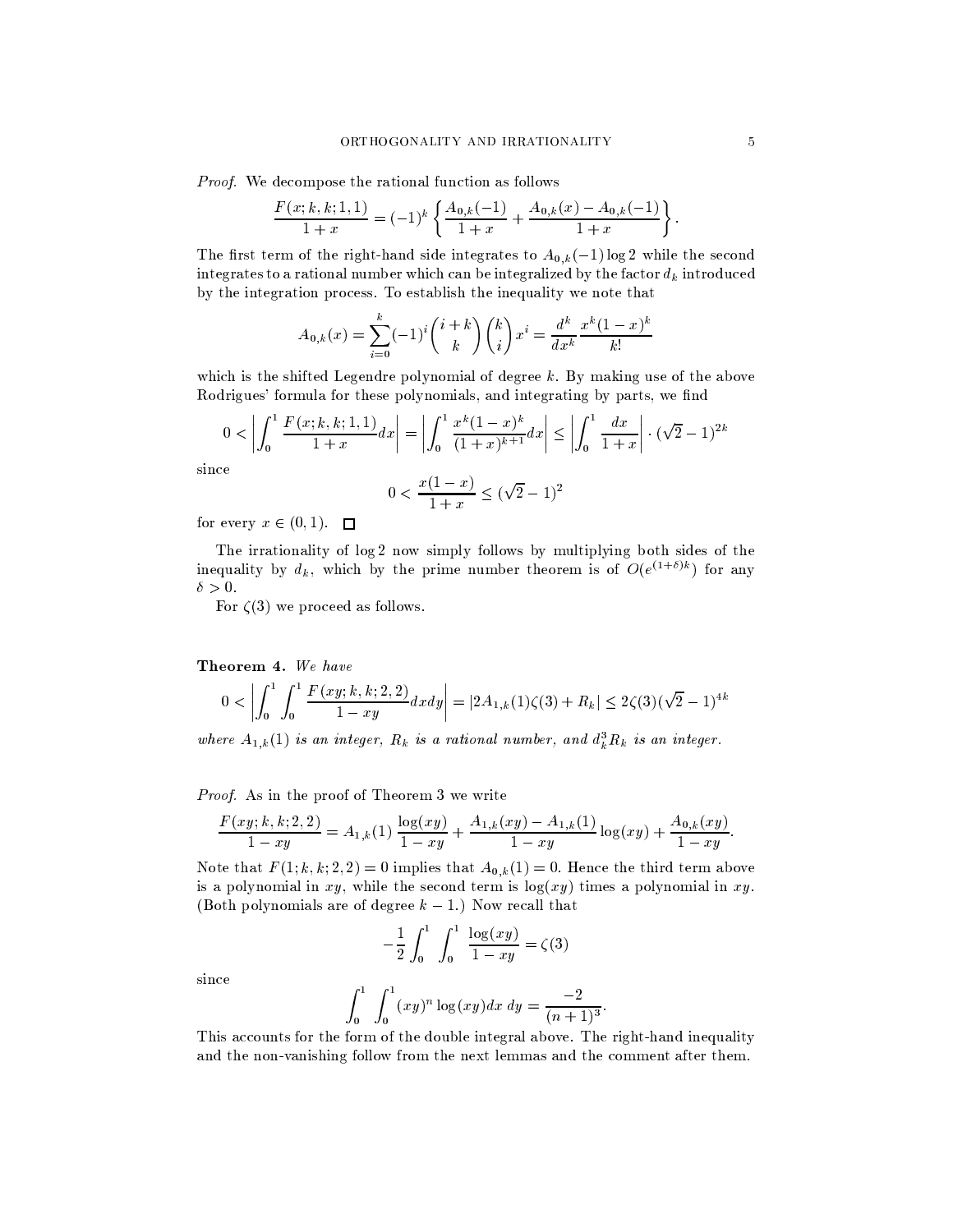The next detail is that  $d_3^k R_k$  is an integer. For this we use the explicit form of  $A_{1,k}$  and  $A_{0,k}$  in Theorem 1 to see that  $A_{1,k}$  and  $d_kA_{0,k}$  have integer coefficients and observe that each integration introduces a  $d_k$ .

The final detail is to verify the inequalities of the theorem. This can be easily done by Lemma 3 below. This yields

$$
0 < \left| \int_0^1 \int_0^1 \frac{F(xy; k, k; 2, 2)}{1 - xy} dx dy \right| \leq \left| \int_0^1 \int_0^1 \int_0^1 \frac{dx dy dv}{(1 - (1 - xy)v)} \right| \cdot (\sqrt{2} - 1)^{4k}
$$
\n
$$
= 2\zeta(3) \cdot (\sqrt{2} - 1)^{4k}
$$

 $since$ 

$$
0<\frac{xyv(1-x)(1-y)(1-v)}{1-(1-xy)v}\leq \big(\sqrt{2}-1\big)^4
$$

for every  $x, y, v \in (0, 1)$ .

The irrationality of  $\zeta(3)$  now follows directly by multiplying by  $d_k^3$  and invoking the estimate  $d_k = O(e^{(1+\delta)k})$  for every  $\delta > 0$ .  $\Box$ 

Lemma 1. (Padé Approximation.) For each n there exist polynomials  $p_n$  and  $q_n$  of degree n so that

$$
\frac{(n!)^2}{2\pi i} \oint_{\gamma} \frac{x^t dt}{\prod_{j=0}^n (t-j)^2} = (x-1)^{2n+1} \int_0^1 \frac{v^n (1-v)^n dv}{(1-(1-x)v)^{n+1}}
$$
  
=  $p_n(x) \log x + q_n(x) = O((x-1)^{2n+1})$ 

where  $\gamma$  is a simple contour containing all the poles. (In fact  $p_n/q_n$  is the  $(n, n)$ Padé approximant to  $\log x$  at  $x = 1$ .)

*Proof.* An expansion of both integrals about the point  $x = 1$ , and a comparison of coefficients verifies the identity.  $\Box$ 

Lemma 2. (Rodrigues-Type Formula.) With  $\gamma$  as in Lemma 1,

$$
F(xy; k, k; 2, 2) = \frac{d^k}{dy^k} \frac{d^k}{dx^k} \frac{x^k y^k}{2\pi i} \oint_{\gamma} \frac{(xy)^t dt}{\prod_{j=0}^k (t-j)^2}
$$
  

$$
= \frac{1}{(k!)^2} \frac{d^k}{dy^k} \frac{d^k}{dx^k} \int_0^1 \frac{(xy)^k (xy-1)^{2k+1} v^k (1-v)^k}{(1-(1-xy)v)^{k+1}} dv.
$$

*Proof.* This follows directly from the definition of  $F(x; k, k; 2, 2)$  and differentiation in Lemma 1.  $\square$ 

Lemma 3. We have

$$
\int_0^1 \int_0^1 \frac{F(xy;k,k;2,2)}{1-xy} dx dy = -\int_0^1 \int_0^1 \int_0^1 \frac{(xyv(1-x)(1-y)(1-v))^k}{(1-(1-xy)v)^{k+1}} dx dy dv.
$$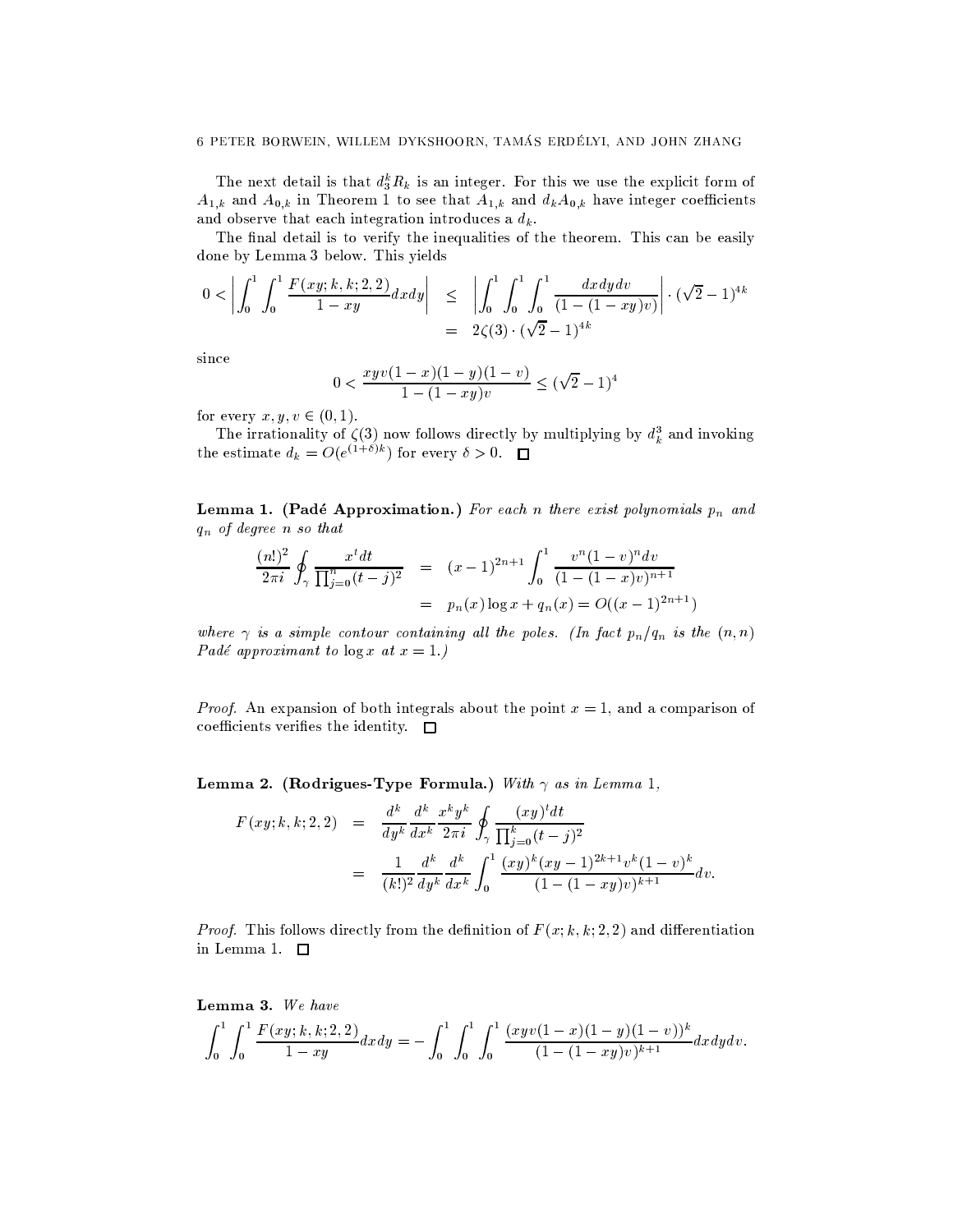*Proof.* For  $i, k$  nonnegative integers

$$
\int_0^1 \int_0^1 (xy)^{k+i} [(1-x)(1-y)]^k dx dy
$$
  
= 
$$
\frac{-1}{(k!)^2} \int_0^1 \int_0^1 \frac{1}{1-xy} \frac{d^k}{dy^k} \frac{d^k}{dx^k} (xy)^{k+i} (xy-1)^{2k+1} dx dy.
$$

(Both sides are equal to

$$
\left[\frac{k!(k+i)!}{(2k+i+1)!}\right]^2
$$

though this is not completely transparent. One can verify this by induction.) So

$$
\frac{1}{(k!)^2} \int_0^1 \int_0^1 \frac{1}{1 - xy} \frac{d^k}{dy^k} \frac{d^k}{dx^k} (xy)^k (xy - 1)^{2k+1+i} dx dy
$$

$$
= - \int_0^1 \int_0^1 (xy(1 - x)(1 - y))^k (xy - 1)^i dx dy.
$$

Hence

$$
\frac{1}{(k!)^2} \int_0^1 \int_0^1 \frac{1}{1 - xy} \frac{d^k}{dy^k} \frac{d^k}{dx^k} \frac{(xy)^k (xy - 1)^{2k+1}}{(1 - (1 - xy)v)^{k+1}} dx dy
$$

$$
= - \int_0^1 \int_0^1 \frac{(xy(1 - x)(1 - y))^k}{(1 - (1 - xy)v)^{k+1}} dx dy
$$

which together with Lemma 2 completes the proof.  $\square$ 

## 4. IRRATIONALITY OF  $\zeta(2)$

In this section the values of the parameters are  $l = k$ ,  $m = 1$ , and  $n = 2$ . Then

$$
F(x; k, k'; 1, 2) = \frac{k!}{2\pi i} \oint_{\gamma} \frac{\prod_{j=1}^{k} (t+j)}{\prod_{j=0}^{k} (t-j)^2} x^t dt
$$

and the orthogonality relations

$$
\int_0^1 F(x;k,k;1,2)F(x;k',k';1,2,)dx=0
$$

hold for any two distinct positive integers  $k$  and  $k'$ .

Theorem 5. We have

$$
0 < \left| \int_0^1 \frac{F(x;k,k;1,2)}{1-x} dx \right| = |A_{1,k}(1)\zeta(2) + R_k| \le C\left(\frac{\sqrt{5}-1}{2}\right)^{5k}
$$

where  $A_{1,k-1}(1)$  is an integer,  $R_k$  is a rational number,  $d_k^2 R_k$  is an integer, and C  $\it{is\ an\ absolute\ constant}.$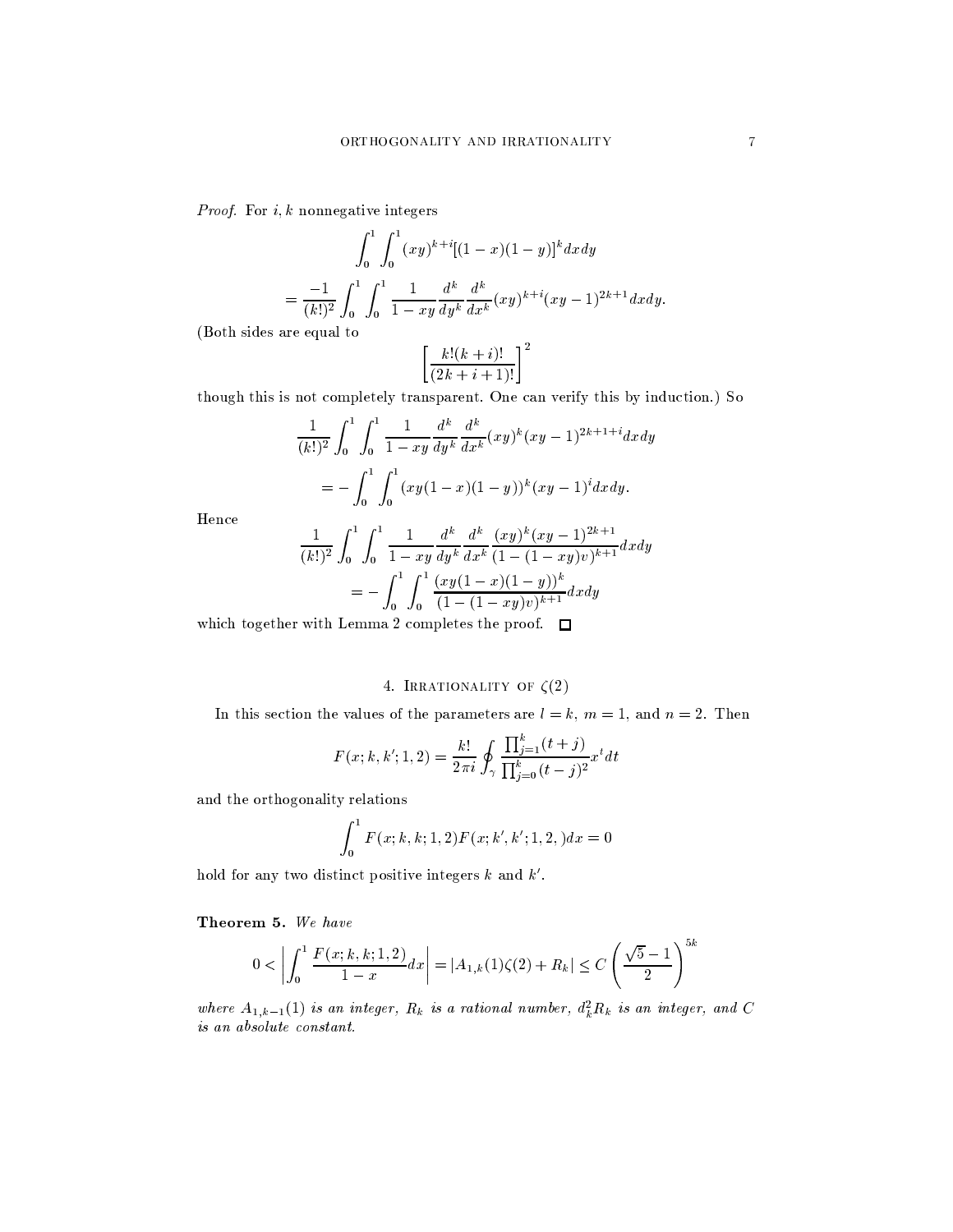*Proof.* The proof proceeds in an entirely analogous manner as the two previous ones. The inequality of the theorem is derived by making use of Lemma 1 again. Here, the Rodrigues-type formula has the form

$$
F(x;k,k;1,2) = -\frac{1}{k!} \frac{d^k}{dx^k} \left[ x^k (1-x)^{2k+1} \int_0^1 \frac{v^k (1-v)^k}{(1-(1-x)v)^{k+1}} dv \right].
$$

This yields

$$
0 < \left| \int_0^1 \frac{F(x;k,k;1,2)}{1-x} dx \right| = \int_0^1 \int_0^1 \frac{x^k (1-x)^k v^k (1-v)^k}{(1-(1-x)v)^{k+1}} dv dx
$$

and the inequality of the theorem follows by estimating the the maximum of the integrand on the unit square.  $\square$ 

The irrationality of  $\zeta(2)$  now follows easily as it did for  $\zeta(3)$ .

### 5. IRRATIONALITY OF POLYLOGARITHMS

The parameters we use in this case are  $m = N$  and  $n = 1$  where N is an arbitrary positive integer N. We also set  $k = \lfloor l/N \rfloor$  throughout this section, that is k is the smallest integer not less than  $l/N$ . Using the results of Theorem 1, we now write the contour integral as

$$
F_l(x) := F(x; k, l; N, 1) = \frac{1}{2\pi i} \frac{l!}{(k!)^N} \oint_{\gamma} \frac{\prod_{i=1}^k (t+i)^N}{\prod_{i=0}^l (t-i)} x^t dt
$$
  

$$
= (-1)^l \sum_{i=0}^l (-1)^i {i+k \choose k}^N {l \choose i} x^i.
$$

We use this form to prove the irrationality of some values of the polylogarithm function [13] defined as

$$
\mathrm{Li}_N(z) := \sum_{j=1}^\infty \frac{z^j}{j^N}, \qquad |z| < 1.
$$

**Theorem 6.** Let N and  $\alpha$  be fixed positive integers. With  $\pi_N(x) := x_1 x_2 \cdots x_N$ and  $k := \lfloor l/N \rfloor$ , we have

$$
\left| \int_{I^N} \frac{F_l(\pi_N(x))}{\pi_N(x) - \alpha} dx \right| = \left| \frac{1}{\alpha} F_l(\alpha) \operatorname{Li}_N\left(\frac{1}{\alpha}\right) + R_{N,k} \right|
$$
  

$$
\leq \frac{1}{2} \left( \frac{1}{\sqrt{\alpha}} + \frac{1}{\sqrt{\alpha - 1}} \right)^2 \left( \frac{2^{N(N+2)}}{(\sqrt{\alpha} + \sqrt{\alpha - 1})^2} \right)^k.
$$

where  $R_{N,k}$  is a rational number and  $(d_l)^N R_{N,k}$  is an integer. The integral does not vanish for infinitely many positive integers *l*. Note that  $F_l(\alpha)$  is an integer.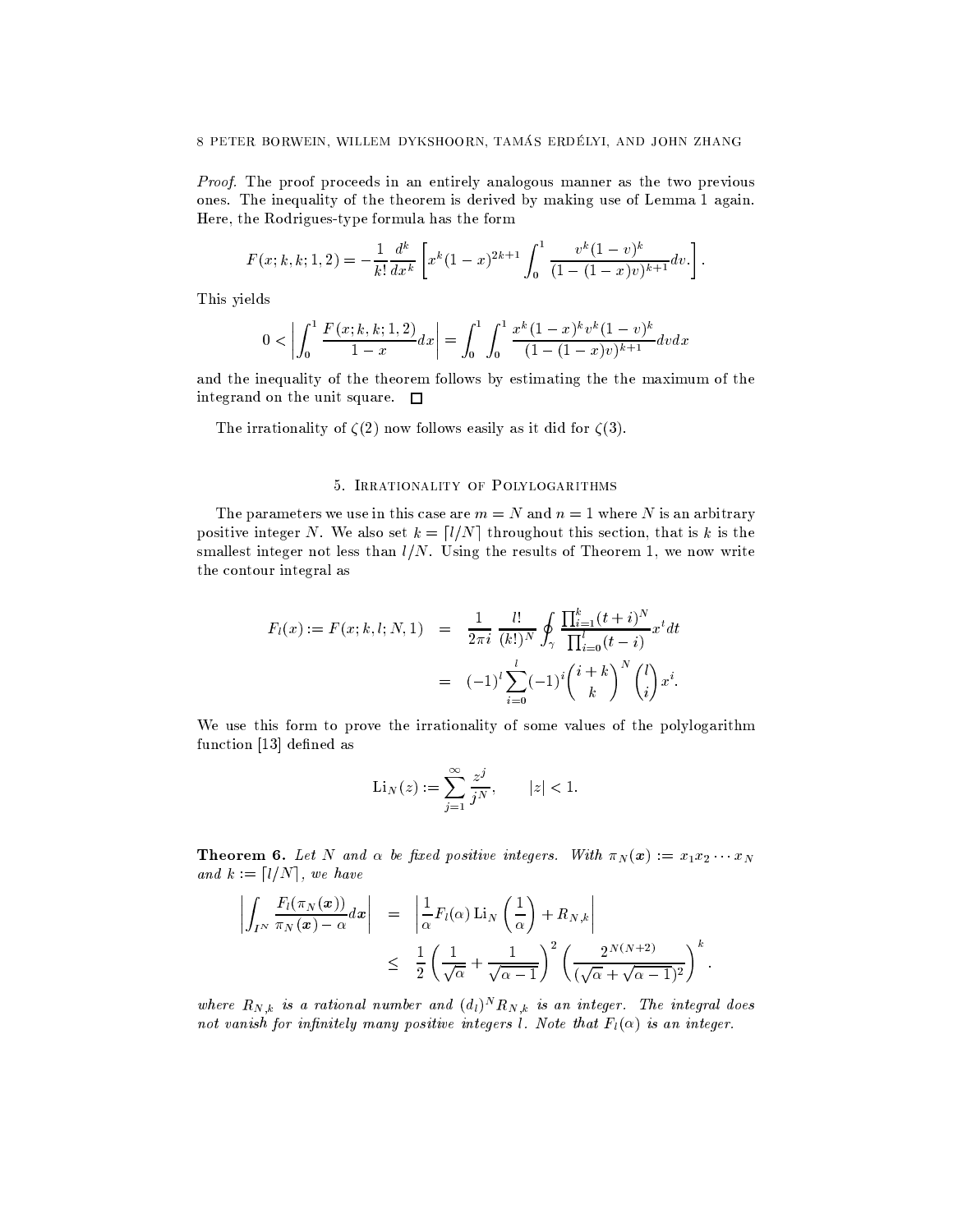Proof. Using our standard decomposition, we write

$$
\frac{F_l(\pi_N(\boldsymbol{x}))}{\pi_N(\boldsymbol{x})-\alpha}=\frac{F_l(\alpha)}{\pi_N(\boldsymbol{x})-\alpha}+\frac{F_l(\pi_N(\boldsymbol{x}))-F_l(\alpha)}{\pi_N(\boldsymbol{x})-\alpha}.
$$

Integration of this form shows the structure of the terms as stated in the equality of the theorem.

To prove the inequality of the theorem, note that the orthogonality conditions satisfied by  $F$  and Theorem 2 imply that

$$
\int_{I^N} \frac{F_l(\pi_N(\boldsymbol{x}))}{\pi_N(\boldsymbol{x}) - \alpha} d\boldsymbol{x} = \int_{I^N} \left( \frac{1}{\pi_N(\boldsymbol{x}) - \alpha} - P_{k-1}(\pi_N(\boldsymbol{x})) \right) F_l(\pi_N(\boldsymbol{x})) d\boldsymbol{x}
$$

where  $P_{k-1}(x)$  is any polynomial of degree  $k-1$ . Proceeding on, we obtain

$$
\left| \int_{I^N} \frac{F_l(\pi_N(\boldsymbol{x}))}{\pi_N(\boldsymbol{x}) - \alpha} d\boldsymbol{x} \right| \leq \max_{0 \leq x \leq 1} \left| \frac{1}{x - \alpha} - P_{k-1}(x) \right| \max_{\boldsymbol{x} \in I^N} |F_l(\pi_N(\boldsymbol{x}))|
$$
  

$$
\leq 2^{(l+k)N+l} \max_{0 \leq x \leq 1} \left| \frac{1}{x - \alpha} - P_{k-1}(x) \right|
$$
  

$$
\leq 2^{N(N+2)k} \max_{0 \leq x \leq 1} \left| \frac{1}{x - \alpha} - P_{k-1}(x) \right|
$$

where the upper bound of the second maximum is derived from the explicite form of the coefficients of the polynomial  $F_l$ .

To have the best possible upper bound for the remaining maximum in the above estimate, we wish to find a polynomial of degree  $k-1$  such that the deviation of  $\frac{1}{x-\alpha}$ from  $P_{k-1}$  is minimized. This problem was solved by Tchebysheff and is discussed by Akhieser [1] as in the next lemma from which the right hand-side inequality of the theorem follows.

The non-vanishing of the integral follows from the orthogonality conditions. Each  $F_l$  is a polynomial of exact degree *l*. So, with  $g(x) := 1/(x - \alpha)$ ,

$$
\int_{I^N} F_l(\pi_N(\boldsymbol{x})) g(\pi_N(\boldsymbol{x})) dx = 0
$$

implies

$$
\int_0^1 F_l(x) g(x) (\log x)^{N-1} dx = 0.
$$

So vanishing at all large l implies that  $g(x)(\log x)^{N-1}$  is a polynomial, which is a contradiction.  $\square$ 

**Lemma 4.** The  $(k-1)$ -th degree polynomial

$$
P_{k-1}(x) = \frac{1}{x - \alpha} - \frac{M}{2} \left[ v^{k-1} \frac{a - v}{1 - av} + v^{-(k-1)} \frac{1 - av}{a - v} \right]
$$

 $where$ 

$$
x := \frac{1}{2} \left( v + \frac{1}{v} \right), \quad \alpha := \frac{1}{2} \left( a + \frac{1}{a} \right), \quad |a| < 1, \quad M := \frac{4a^{k+1}}{(1 - a^2)^2}
$$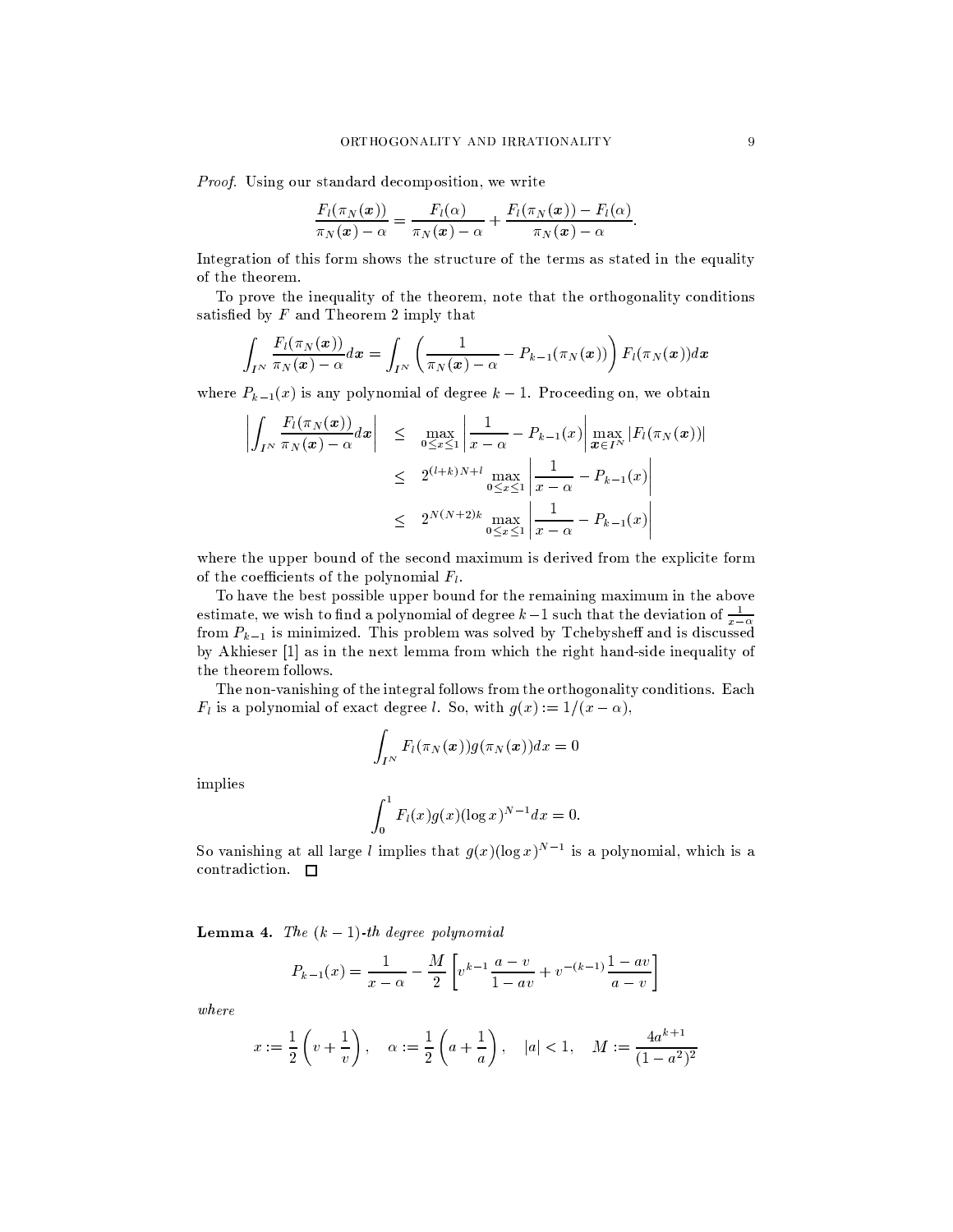and

$$
\max_{|x| \le 1} \left| \frac{1}{x - \alpha} - P_{k-1}(x) \right| = M,
$$

deviates the least from  $\frac{1}{x-\alpha}$  on the interval  $[-1,1]$  in the uniform norm.

*Proof.* See [1].  $\square$ 

From these we obtain, on using  $k = \lfloor l/N \rfloor$ , and transforming the above Lemma to  $[0, 1]$ , that

$$
\left|\int_{I^N} \frac{F_l(\pi_N(x))}{\pi_N(x)-\alpha} dx\right| \leq \frac{1}{2} \left(\frac{1}{\sqrt{\alpha}} + \frac{1}{\sqrt{\alpha-1}}\right)^2 \left(\frac{2^{N(N+2)}}{(\sqrt{\alpha}+\sqrt{\alpha-1})^2}\right)^k.
$$

**Theorem 7.** For positive integers  $\alpha$  the polylogarithm function values  $\text{Li}_N(1/\alpha)$ are irrational provided

$$
\alpha > \left(\frac{1}{2}\left(\sqrt{\beta} + \frac{1}{\sqrt{\beta}}\right)\right)^2
$$

 $\label{eq:where p} where \ \beta := 2^{N(N+2)} e^{(1.0388...)N^2} \, .$ 

*Proof.* We multiply the form in Theorem 6 by  $(d_l)^N$  and demand for large k that

$$
\left(\frac{2^{N(N+2)}}{(\sqrt{\alpha} + \sqrt{\alpha - 1})^2}\right)^k (d_l)^N \le \left(\frac{2^{N(N+2)}}{(\sqrt{\alpha} + \sqrt{\alpha - 1})^2}\right)^k e^{((1.0388...)lN/k)k}
$$
  

$$
\le \left(\frac{2^{N(N+2)}e^{(1.0388...)N^2}}{(\sqrt{\alpha} + \sqrt{\alpha - 1})^2}\right)^k < 1.
$$

For this is suffices that

$$
\frac{2^{N(N+2)}e^{(1.0388\dots)N^2}}{(\sqrt{\alpha} + \sqrt{\alpha - 1})^2} < 1
$$

where we have used the sharp global estimate  $d_l \leq e^{(1.0388...)l}$  (see [15]). The theorem now follows by solving the above inequality for  $\alpha$ 

We can extend our results in Theorem 6 to show the irrationality of the function

$$
\Phi(z, N, u) := \sum_{j=0}^{\infty} \frac{z^j}{(u+j)^N}, \qquad |z| < 1, \ u \neq 0, -1, -2, \dots
$$

(several properties of  $\Phi$  may be found in [11]) whenever N is an integer, u is a rational number, and  $z = 1/\alpha$ , where  $\alpha$  is an integer greater than a constant depending only on  $N$  and  $u$ . This follows from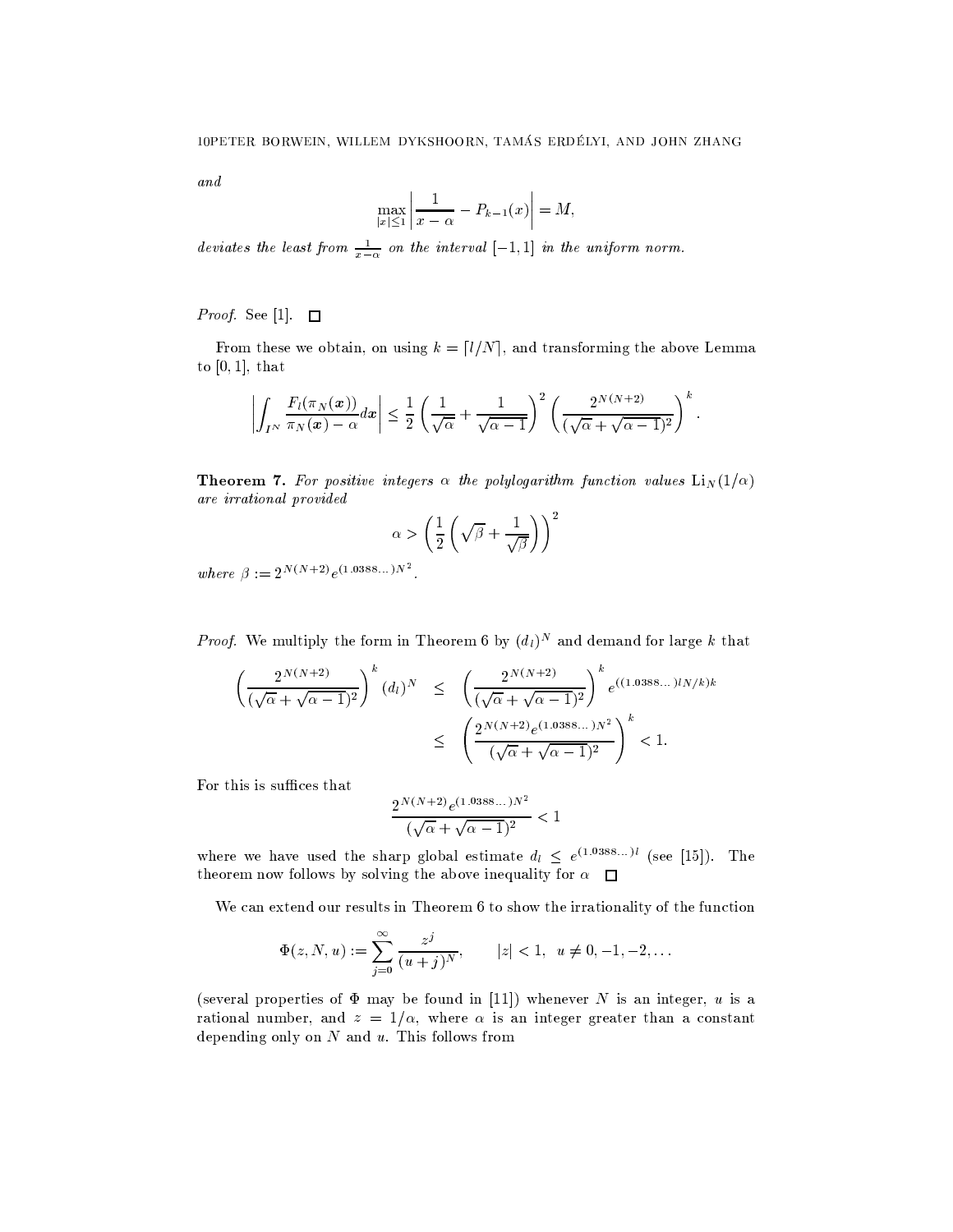**Theorem 8.** Let N and  $\alpha$  be fixed positive integers. Let  $u = q/p$  be a rational mumber where p and q are nonzero integers. Then there exists a constant  $C_{N,u}$ depending only on  $N$  and  $u$  so that

$$
\left| \int_{I^N} \frac{F_l(\pi_N(\boldsymbol{x}))^{p/q} dx}{(\pi_N(\boldsymbol{x}))^{p/q} - \alpha} \right| = \left| \frac{1}{\alpha} \left( \frac{q}{p} \right)^N F_l(\alpha) \Phi \left( \frac{1}{\alpha}, N, \frac{q}{p} \right) + R_{N,k} \right|
$$
  

$$
\leq (C_{N,u})^k \max_{0 \leq x \leq 1} \left| \frac{1}{x - \alpha} - P_{k-1}(x) \right|
$$

where  $R_{N,k}$  is a rational number,  $d_{p l+q}^N R_{N,k}$  is an integer, and  $P_{k-1}(x)$  is an arbitrary polynomial of degree  $k-1$ . The integral is not zero for infinitely many positive integers *l.* Note that  $F_l(\alpha)$  is an integer.

*Proof.* This follows analogously to the proof of Theorem 6 with the substitution

$$
\pi_N(\boldsymbol{x}) \to (\pi_N(\boldsymbol{x}))^{p/q}.
$$

 $\Box$ 

### **REFERENCES**

- 1. N. I. Akhieser, Theory of Approximation, Ungar, New York, 1956.
- 2. K. Alladi and M.L. Robinson, Legendre polynomials and irrationality, J. Reine Ang. Math. 318 (1980), 137-155.
- 3. M. Abromowitz and I. A. Stegun, Handbook of Mathematical Functions, Dover, New York, 1970.
- 4. F. Beukers, A note on the irrationality of  $\zeta(2)$  and  $\zeta(3)$ , Bull. London Math. Soc. 11 (1979), 286-272.
- 5. F. Beukers, The values of polylogarithms, Colloq. Math. Soc. János Bolyai 34 (1981), 219-228.
- 6. J. M. Borwein and P. B. Borwein, Pi and the AGM A Study in Analytic Number Theory and Computational Complexity, Wiley, New York, 1987.
- 7. P. B. Borwein, T. Erdélyi and J. Zhang, Müntz systems and orthogonal Müntz-Legendre polynomials, Trans. Amer. Math. Soc. (to appear).<br>8. P. B. Borwein, On the irrationality of  $\sum_{n=0}^{\infty} \frac{1}{(q^n+r)}$ , J. Number Th. **37** (1991), 253-259.
- 
- 9. P. B. Borwein, On the irrationality of certain series, Proc. Cambridge. Phil. Soc. 112 (1992), 343-362.
- 10. G. Chudnovsky, Padé Approximations to the Generalized Hypergeometric Functions. 1, J. Math. Pures et Appl., 58 (1979), 445-476.
- 11. A. Erdélyi et al, Higher Transcendental Functions, Vol. 1, McGraw-Hill, New York, 1953.
- 12. M. Hata, Legendre type polynomials and irrationality measures, J. Reine Aug. Math. 407  $(1990), 99-125.$
- 13. L. Lewin, Polylogarithms and Associated Functions, North Holland, New York, 1981.
- 14. K. Mahler, Zur Approximation des Exponentialfunktion und des Logarithmus, J. Reine Aug. Math. 166 (1931), 118-150.
- 15. A. van der Poorten, A proof that Euler missed ... Apéry's proof of the irrationality of  $\zeta(3)$ , Math. Intelligencer 1 (1979), 195-203.